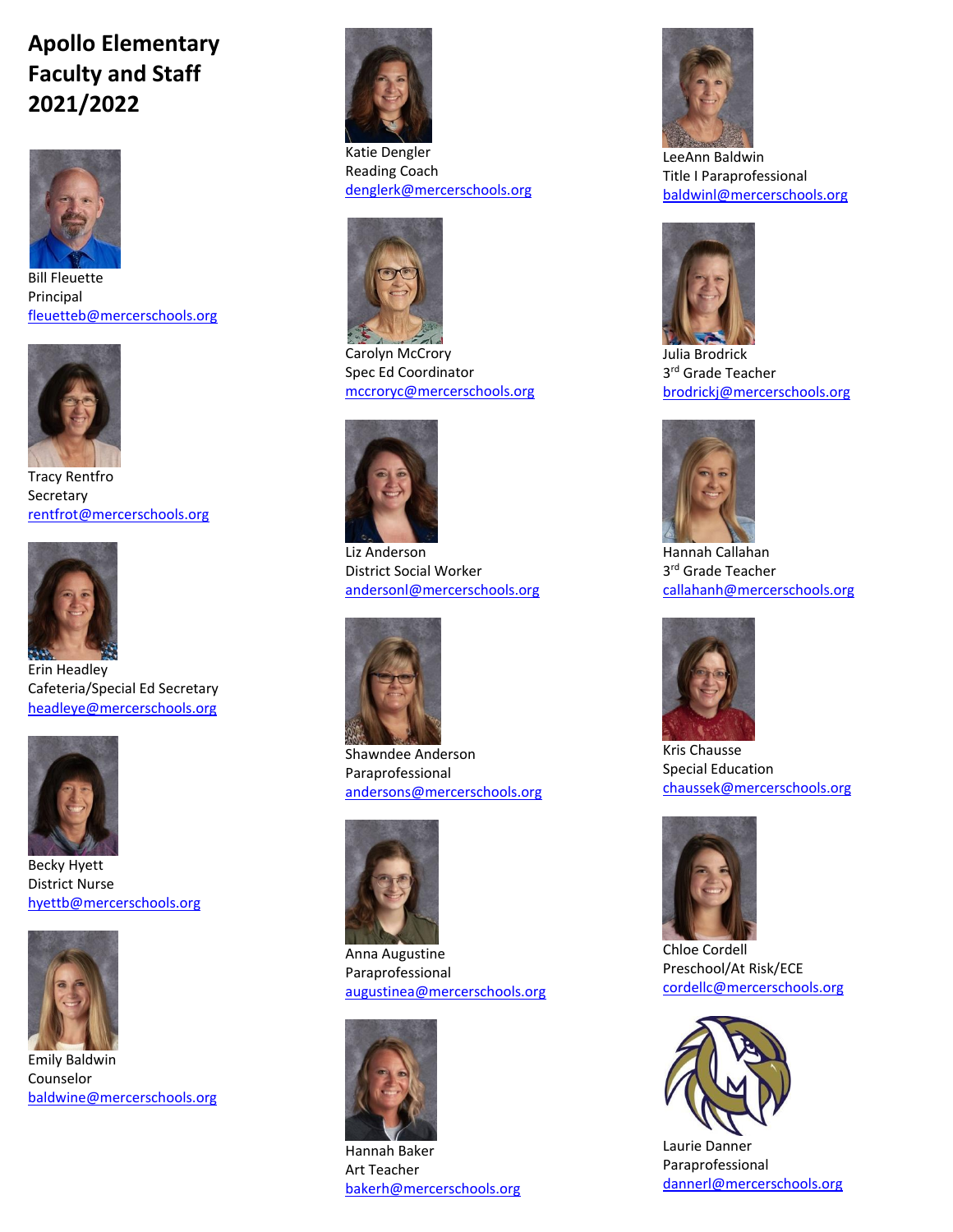

Amanda DeFauw Elementary Math Interventionist [defauwa@mercerschools.org](mailto:defauwa@mercerschools.org)



Lori Dellitt Paraprofessional [dellittl@mercerschools.org](mailto:dellittl@mercerschools.org)



Amy Duncan 4<sup>th</sup> Grade Teacher [duncanamy@mercerschools.org](mailto:duncanamy@mercerschools.org)



Sara Dunn Paraprofessional (Library Clerk) [dunns@mercerschools.org](mailto:dunns@mercerschools.org)



Scott England 3<sup>rd</sup> Grade Teacher [englands@mercerschools.org](mailto:englands@mercerschools.org)



Charlotte Hartman 4<sup>th</sup> Grade Teacher [hartmanc@mercerschools.org](mailto:hartmanc@mercerschools.org)



Hoa Harvey Custodian [hoah@mercerschools.org](mailto:hoah@mercerschools.org)



Amber Hessman 4 th Grade Teacher [hessmana@mercerschools.org](mailto:hessmana@mercerschools.org)



Rita Hofer Paraprofessional [hoferr@mercerschools.org](mailto:hoferr@mercerschools.org)



Alison Lafever 1<sup>st</sup> Grade Teacher [lafevera@mercerschools.org](mailto:lafevera@mercerschools.org)



Kelsey LaFever 1<sup>st</sup> Grade Teacher [lafeverk@mercerschools.org](mailto:lafeverk@mercerschools.org)



Andrea Long Tech Worker [longa@mercerschools.org](mailto:longa@mercerschools.org)



District Computer Systems Operator [long@mercerschools.org](mailto:long@mercerschools.org)



Melissa Maloney Title I Teacher [maloneym@mercerschools.org](mailto:maloneym@mercerschools.org)



Liz MacDonald-Gray Kindergarten Teacher [grayl@mercerschools.org](mailto:grayl@mercerschools.org)



Melinda Mazzocco Cook [mazzoccome@mercerschools.org](mailto:mazzoccome@mercerschools.org)



Linda McAuley Paraprofessional [mcauleyl@mercerschools.org](mailto:mcauleyl@mercerschools.org)



Paula McGraw 2<sup>nd</sup> Grade Teacher [mcgrawp@mercerschools.org](mailto:mcgrawp@mercerschools.org)